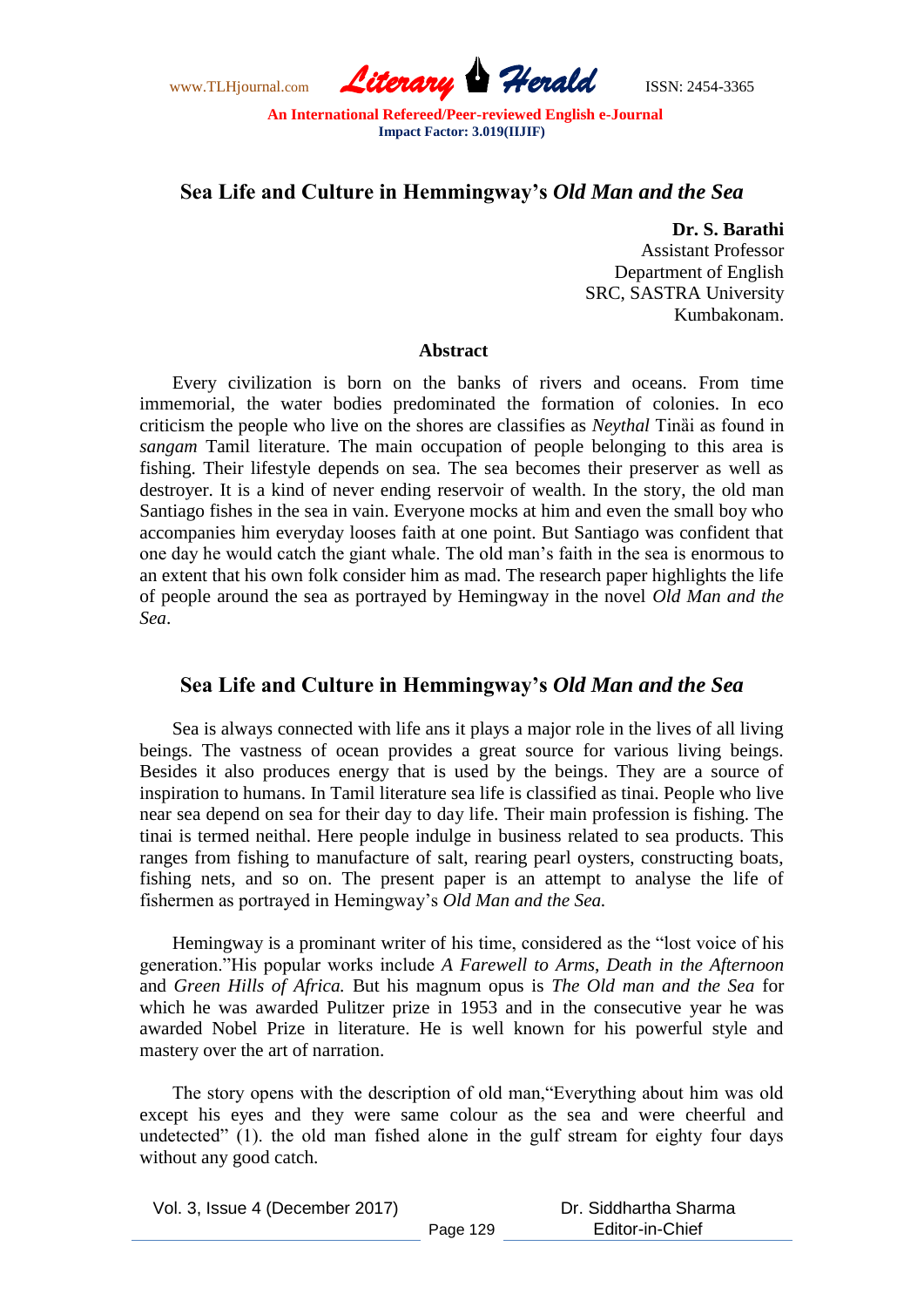www.TLHjournal.com *Literary Herald*ISSN: 2454-3365

Although Hemingway said the old man, Santiago, was based on "nobody in particular," he most likely used aspects of his fishing buddy [Gregorio](http://www.telegraph.co.uk/news/obituaries/1381721/Gregorio-Fuentes.html)  [Fuentes](http://www.telegraph.co.uk/news/obituaries/1381721/Gregorio-Fuentes.html) when developing the character. Like Santiago, Fuentes was gaunt and thin, had blue eyes, came from the Canary Islands, and had a long, battle-scarred history as a fisherman. Fuentes was the captain of Hemingway's boat and the two frequently talked about the novel. ("11 Facts About Hemingway"s The Old Man and the Sea")

In the beginning for the first forty days he had a small boy as his companion. The boy due to the pressure from his parents had to leave the old man and had to work in another boat where he "… caught three good fish the first week." but he was sad to notice that the old man had no catch.but still the boy had a great hope on the old man.here Hemingway gives a description of a sea man"s life with his gadgets like "the harpoon and the sail that was furled around the mast. The sail was patched with flour sacks, and, furled,..." (1) the worn out instruments of the old man shows that he has been on sea for a long time. In fishermen community they are found cordial to each other which could be found in the friendship between the old man and the young boy as he offers a beer, to which the old man reacts," 'why not', the old man said. "Between fishermen"" (1). which shows the friendly attitude that prevails among the fishermen community.

In the story the life of fisher men in the sea is explained in the first part, where they catch fishes like marlin, sharks, etc., butcher and carry to the market in Havana to be sold. Their business depend on the current and depths, their lines and the weather. Some of the fishermen catch shark and sell it to the shark factory. Thus their livelihood is dependent of fishery. Orville Prescott, a reviewer remarks that: "The excitement and tension of the old man's adventure, the magnificence of the great marlin and the beauty of days and nights alone on the Gulf Stream are all well conveyed in "The Old Man and the Sea" ("Books of the Times").

The old man becomes nostalgic when he explains the boy how once they caught a big fish together, "You were nearly killed when I brought the fish in too green and he nearly tore the boat to pieces"(2) and they boy remembers the "slapping and banging" of the tail while the old man butchered the fish like cutting a tree. The old man is always confident of catching a good amount of fish, he says "Tomorrow is going to be a good day with this current" shows that their catch also depends on sea currents.

The house of the old man is made of tough bud-shields of the royal palm which are called guano. The conversation between the old man and the boy reveals their life style, food and so on. This is evident from the following lines when, "the boy offers black beans, rice, fried bananas and some stew as supper to him"(2). the old man says that anyone can catch fish in the month of May as it is easily available but it is not so in September. He becomes nostalgic about his childhood days and dreams of Africa, "golden beaches, white beaches … he heard seas roar and saw native boats" (6). All this shows his connectivity to the sea.

Vol. 3, Issue 4 (December 2017) Page 130 Dr. Siddhartha Sharma Editor-in-Chief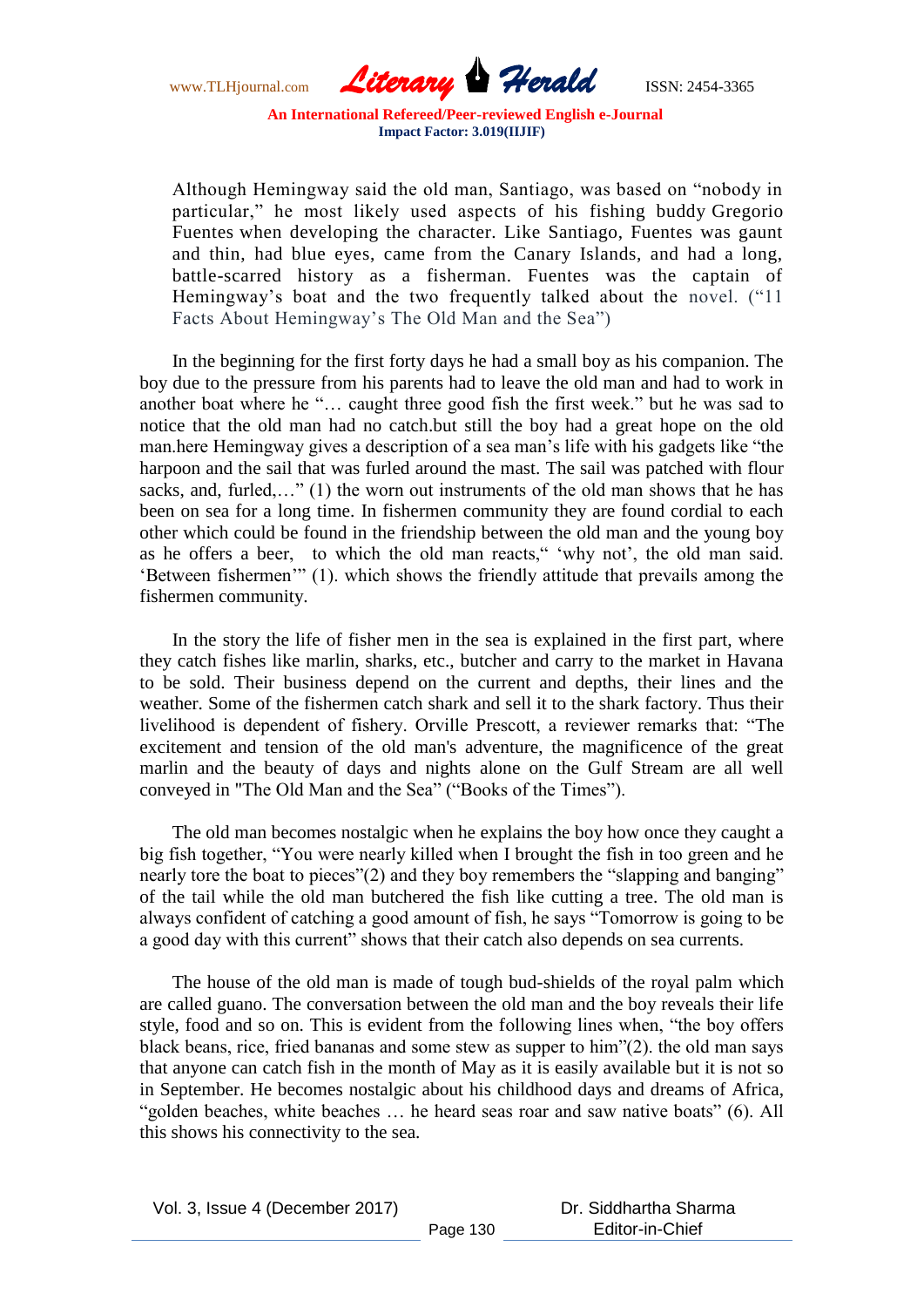www.TLHjournal.com *Literary Herald*ISSN: 2454-3365

Their life style is different from others as they wake up before dawn to go for fishing as"Usually when he smelled land breeze he woke up and dressed to go and wake up the boy" (6). Also the old man is not rich to afford good food hence drinks coffee as it is the only food he could afford for the whole day. He cannot expect to find some food on sea as land dwellers. The old man leaves in the early morning to the deepest part of the sea which the fisher men called "the great well" as there was a sudden depth of seven hundred fathoms. The old prefers this location as he knew that "all kinds of fish congregated because of the swirl the current made against the steep wall of the floor of the ocean" (7). Thus he risks his own life to catch fishes in the dangerous sea. Here, the author beautifully pictures the duality of ocean, why did they make birds so delicate and fine as those sea swallows when the ocean can be so cruel. She is kind and beautiful. But she can be cruel and it comes so suddenly and such birds that fly, dipping and hunting with their small and sad voices are made too delicately for the sea. (7)

Shows that the old man is kind towards the sea creatures. This is a common quality of all fishermen. They are never greedy and catch fishes only for their livelihood. They consider sea as a mother like the old man who "thought sea as *la mar* what the spanish call when they love her … for young fishermen … *el mar*  masculine" (7) as they consider her as a contestant. But the old man always considered sea as feminine, the giver. As the moon affects women, it also affects the sea. Hence he considers the sea as a woman, a mother who cares and nurtures her children.

For nearly eighty four days the old man struggled in the sea, he spots a school of dolphins trying to catch the flying fish. As they moved away, the old man had little chance to catch them. But the sight of planktons made him happy as there would be many fishes around. The experience of the old man in the sea shows that though the sea is filled with plenty to fishes, catching them is not so easy even for an experience fisherman like him. He had landed many days empty handed. This is the reason why the boy"s parents did not allow their son to fish with him.At last, he was able to hook an enormous fish, "he had never hooked such a strong fish and without a companion he was unable to pull it out" (13). Though he is unable to pull the massive fish he is determined to drag the fish to land.he considers the fish as his brother, "I wish I could feel the fish, he thought. He is my brother. But I must kill him and keep strong to do so" (16). A kind of fraternal feeling ebbs in him as he feels both of them as children of the sea. He says, "The fish is my friend too, … I have never seen or heard of such a fish, but I must kill him" (19). He feels guilty of killing such a huge fish but he justifies his own act saying, " 'I am sorry that I killed the fish though,' he thought. But pacified himself "I killed him in self defense" (29).

He considers the fish he killed as his brother and as he killed his relative, he has to do the slave work as a means of fixing his deed. He was not ready to give up and there is a tough fight between him and his catch on the unfriendly waters. Once the blood of the fish spreads, sharks devour the flesh of his catch thus the time he reaches shore, he is left only with the fin. All his effort had gone meaningless and the old man feels satisfied as he was able to catch the big white Marlin, a rare fish.

| Vol. 3, Issue 4 (December 2017) |          | Dr. Siddhartha Sharma |
|---------------------------------|----------|-----------------------|
|                                 | Page 131 | Editor-in-Chief       |